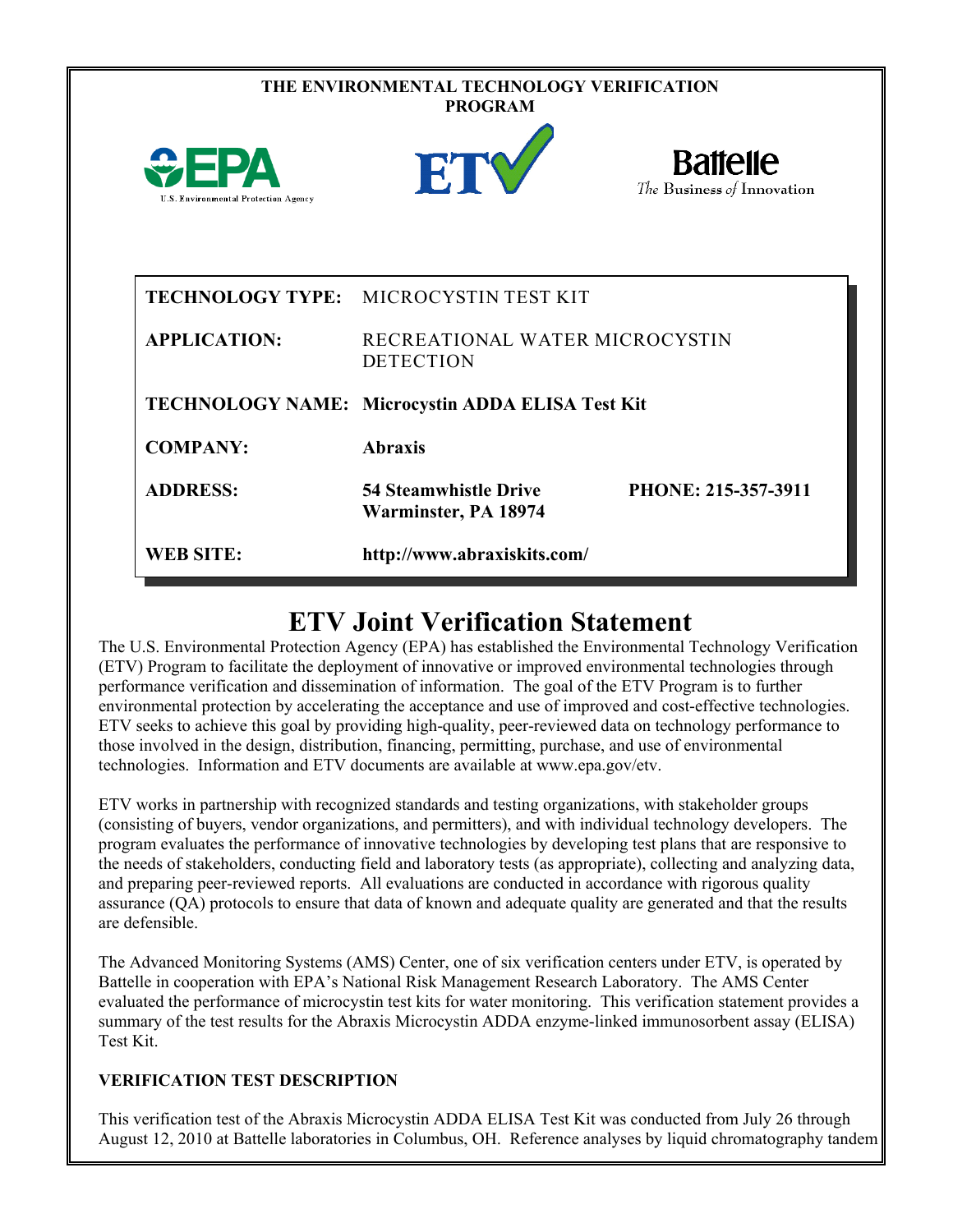mass spectrometry (LC-MS/MS) were performed the week of August 16, 2010 by the University of Nebraska Water Sciences Laboratory.

The objective of this verification test was to evaluate the performance of the microcystin test kit in analyzing known concentrations of microcystin in ASTM International Type II deionized (DI) water and in natural recreational water (RW) samples. The technology was used to analyze a variety of water samples for the variants microcystin-LR, microcystin-LA, and microcystin-RR. Because the technology cannot specify between the more than 80 microcystin variants, the samples prepared for this test were spiked with three individual variants. The Microcystin ADDA ELISA Test Kit provided a quantitative determination of microcystins and was evaluated in terms of:

- Accuracy comparison of test kit results (samples prepared in DI water) to results from a reference method;
- Precision repeatability of test kit results from three sample replicates analyzed in DI water, matrix interference, and RW samples;
- Linearity determination of whether or not the test kit response increases in direct proportion to the known concentration of microcystin;
- Method detection limit the lowest quantity of toxin that can be distinguished from the absence of that toxin (a blank value) at a 95% confidence level;
- Inter-kit lot reproducibility determination of whether or not the test kit response is significantly different between two different lots of calibration standards within the kits;
- Matrix Interference evaluation of the effect of natural RW matrices and chlorophyll-*a* on the results of the test kits; and
- Operational and sustainability factors general operation, data acquisition, setup, consumables, etc.

Each microcystin test kit was operated according to the vendor's instructions by a vendor-trained Battelle technician. Samples and calibration standards were analyzed in duplicate and positive and negative controls were analyzed at the vendor-specified frequency.

The ability of the Abraxis ADDA Microcystin Test Kit to determine the concentration of microcystin was challenged using quality control (QC) samples, performance test (PT) samples and RW samples. QC, PT, and RW samples were prepared by Battelle technical staff the day before testing began. The test samples were prepared in glass volumetric flasks and stored in amber glass vials at 4  $^{\circ}$ C  $\pm$  3  $^{\circ}$ C until use. The reference samples that were prepared from the test solutions were stored in amber glass bottles at  $\lt$  -10°C. Replicate samples for the test kits were taken from the same sample bottle. The QC, PT, and RW samples were prepared blindly for the operator by coding the sample labels to ensure the results were not influenced by the operator's knowledge of the sample concentration and variant.

Unlike many contaminants, certified microcystin standards are not commercially available. In planning this verification test, multiple sources of standards were investigated. With agreement from the stakeholders, all vendors and the EPA project officer, the standards used for this verification were purchased from the most reputable sources (LR and RR from Canadian National Research Council and LA from Abraxis), based on a Performance Evaluation Audit, and used for both the testing solutions and the reference method calibration.

QA oversight of verification testing was provided by Battelle and EPA. Battelle QA staff conducted technical systems audits of both the laboratory and field testing, and Battelle QA staff conducted a data quality audit of at least 10% of the test data. This verification statement, the full report on which it is based, and the test/QA plan for this verification test are available at www.epa.gov/etv/centers/center1.html.

# **TECHNOLOGY DESCRIPTION**

Following is a description of the Abraxis ADDA Test Kit, based on information provided by the vendor. The information provided below was not verified in this test.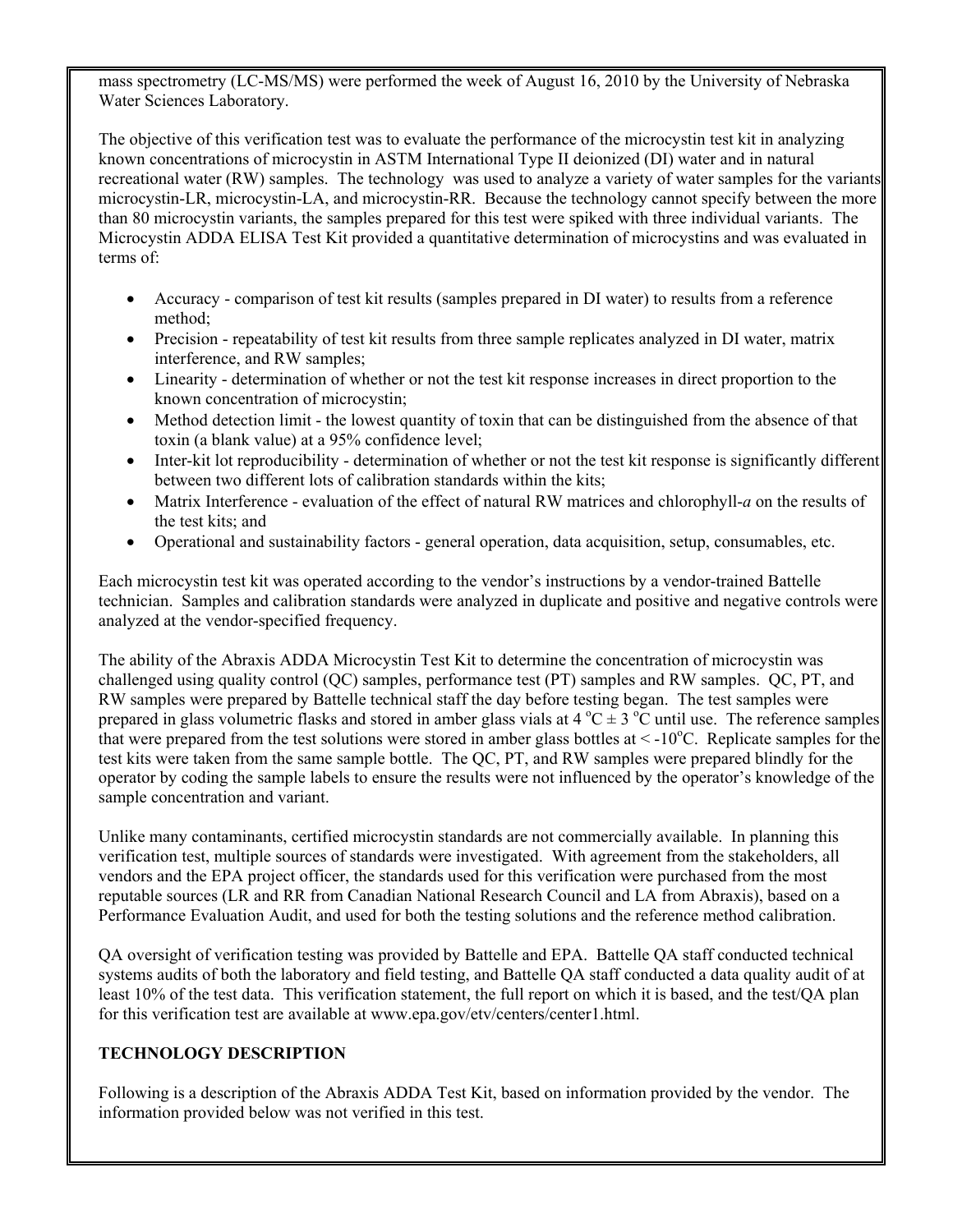The ADDA Test Kit is an ELISA for the congener independent determination of microcystins and nodularins in water samples. The assay utilizes polyclonal antibodies that have been raised against the Microcystin ADDA ELISA Test Kit moiety of the molecule, allowing for the detection of numerous microcystin and nodularin variants (over 80 variants are currently known) in drinking, surface, and groundwater at levels below World Health Organization (WHO) guidelines.

The test is an indirect competitive ELISA and is based on the recognition of microcystins, nodularins and their variants by a polyclonal sheep antibody. When present in a sample, microcystins and nodularins compete with a microcystins-protein analog that is immobilized on wells of a microtiter plate for the binding sites of antibodies in solution. After a washing step, a second antibody(Horseradish Peroxidase) is added and incubated. After a washing step and addition of a substrate/chromogen solution, a color signal is generated. The intensity of the color is inversely proportional to the concentration of the microcystins/nodularins present in the sample. The color reaction is stopped after a specified time and analyzed using a plate photometer to obtain the optical density (OD) at a wavelength of 450 nanometers (nm).

The Microcystin ADDA ELISA Test Kit is not able to distinguish the difference between two microcystin variants. Results from the Microcystin ADDA ELISA Test Kit are calibrated with respect to the microcystin-LR variant. However, other microcystin variants are known (based on information provided by Abraxis) to react to different extents with the antibodies used for detection; this is referred to as the cross reactivity (CR) of the variant. For this verification test, Microcystin ADDA ELISA Test Kit results for LR were reported from the calibration curve, results for the LA variant were reported as 125% of the kit results (based on the CR value of 125%), and the RR variant was reported as 91% of the test kit results.

## **VERIFICATION RESULTS**

The verification of the Abraxis Microcystin ADDA ELISA Test Kit is summarized by the parameters described in Table 1.

| Tubiv It Tibi uais blivi ovystin Tib DTI EEHSTI TVSt Init I VITOI muhtve Summut<br><b>Verification Parameters</b> | LR                                           | LA              | <b>RR</b>       |  |  |  |
|-------------------------------------------------------------------------------------------------------------------|----------------------------------------------|-----------------|-----------------|--|--|--|
| Accuracy (range of $\%D$ )                                                                                        |                                              |                 |                 |  |  |  |
| $0.10$ ppb                                                                                                        | $-13\%$ to 2%                                |                 |                 |  |  |  |
| $0.50$ ppb                                                                                                        | $-9\%$ to $40\%$                             | 27% to 109%     | 42\% to $64\%$  |  |  |  |
| $1.0$ ppb                                                                                                         | 19% to 58%                                   | 77\% to 133\%   | 98% to 123%     |  |  |  |
| $2.0$ ppb                                                                                                         | $-45\%$ to 39%                               | 69% to 113%     | 23% to 69%      |  |  |  |
| $4.0$ ppb                                                                                                         | $-6\%$ and 3%                                | 105% and 113%   | 11\% to 50\%    |  |  |  |
| Precision (range of %RSD)                                                                                         | 5% to 45% (7 of 9)<br>samples $\leq 16\%$    | $3\%$ to $25\%$ | 4\% to 16\%     |  |  |  |
| <b>Precision (RW samples)</b>                                                                                     | 3% to 47%, all except 2 RSDs were $\leq$ 12% |                 |                 |  |  |  |
| Linearity $(y=)$                                                                                                  | $0.933x + 0.087$                             | $2.66x - 0.220$ | $1.18x + 0.168$ |  |  |  |
|                                                                                                                   | $r^2=0.906$                                  | $r^2=0.990$     | $r^2=0.961$     |  |  |  |
| <b>Method Detection Limit (ppb)</b>                                                                               | 0.137                                        | 0.218           | 0.047           |  |  |  |

#### **Table 1. Abraxis Microcystin ADDA ELISA Test Kit Performance Summary**

*Inter-kit lot reproducibility.* Calibration standards from two different lots were measured and the relative percent difference (RPD) of the resulting ODs ranged from 0% to 13%, with eight of the 12 being less than 6%.

*Matrix Interference.* Matrix interference effects were assessed by using a t-test to compare results from samples made by spiking undiluted and diluted interference matrices with the PT sample results at 2.0 ppb spiked concentration. For chlorophyll-*a* and RW matrices, three out of 16 comparisons resulted in statistically significant differences (two comparisons could not be performed because there were only two replicate results for the LR spiked undiluted RW samples): 1) between the 2.0 ppb LA spike into DI water and the 2.0 ppb LA spike into chlorophyll-*a* at 1.0 mg/L ( $p = 0.005$ ); 2) between the 2.0 ppb LA spike into DI water and the 2.0 ppb LA spike into 10 mg/L chlorophyll-*a* ( $p = 0.006$ ); and 3) between the RR spikes into undiluted and diluted RW ( $p =$ 0.01). Given that the molecular basis on which the test kits operate is well-characterized and understood from the